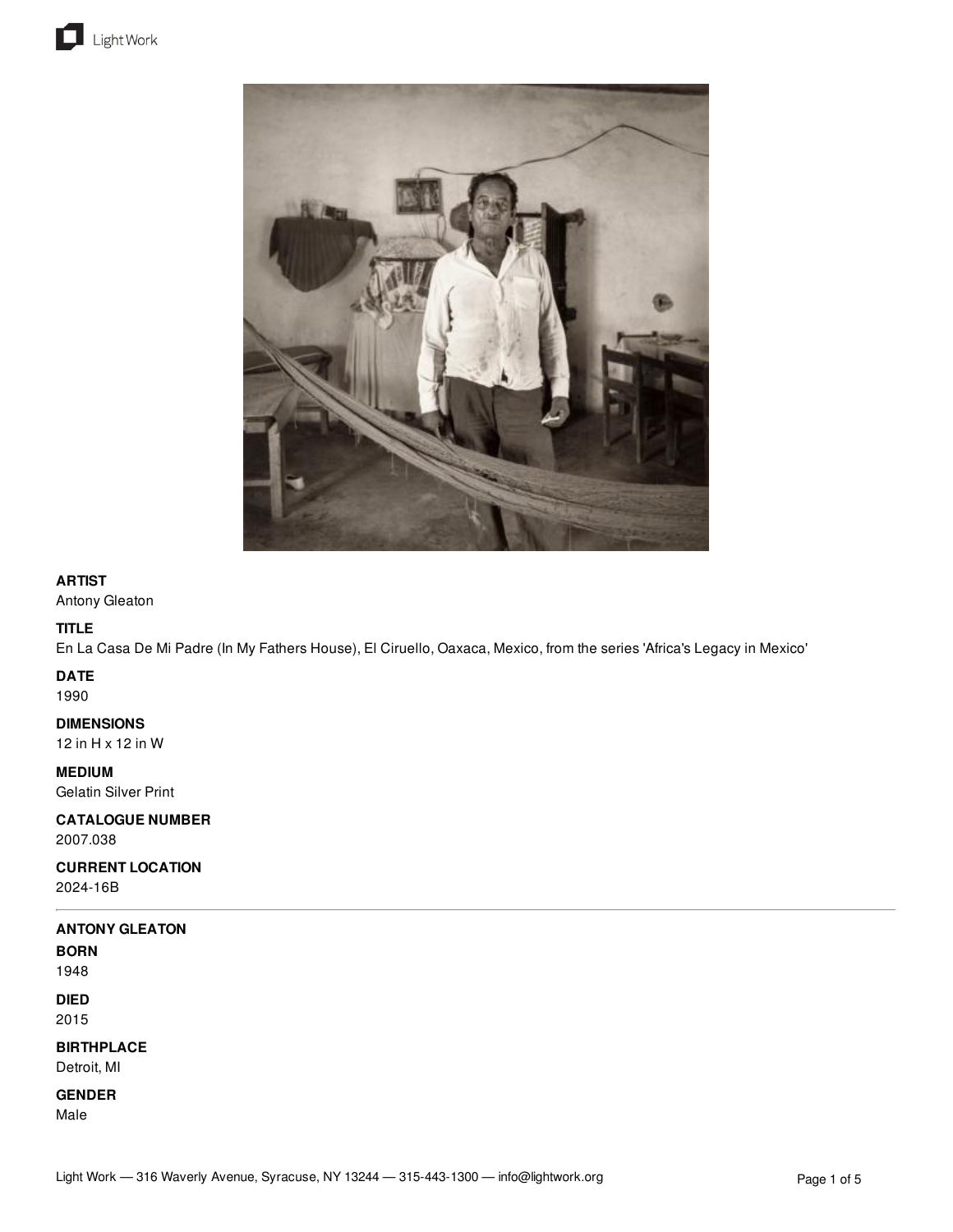

### **CITIZENSHIP**

United States

### **CULTURAL HERITAGE**

African-American

### **LIGHT WORK RELATIONSHIP**

Artist-in-Residence, 1991 Fine Print Program, 1993 Robert B. Menschel Gallery, 1996 Group ExhibitionMain Gallery, 2002 Artist-in-Residence, 1998 Lecturer, 2002 Platinum Editions, 2003 Fine Print Program, 2012 Fine Print Program, 2003 Kathleen O. Ellis Gallery, 2018 Be Strong and Do Not Betray Your Soul

#### **LIGHT WORK PUBLICATIONS**

Contact Sheet 73 Contact Sheet 97 Contact Sheet 102 Contact Sheet 116 Contact Sheet 182 Menschel Gallery Catalogue 45 Contact Sheet 173 A Just Image: Selections from the Light Work Collection Contact Sheet 198

#### **BIOGRAPHY**

| <b>Tony Gleaton</b> |  |  |
|---------------------|--|--|
|                     |  |  |
|                     |  |  |
|                     |  |  |
|                     |  |  |
|                     |  |  |
|                     |  |  |
|                     |  |  |
|                     |  |  |

*Tony Gleaton in a 1998 photograph. Credit: Bruce Talamon*

Tony [Gleaton,](http://www.tonygleaton.com/TonyGleaton.com/Home_page.html) a photographer who turned his back on a career in New York fashion and embarked on an itinerant artistic quest, documenting the lives of black cowboys and creating images of the African diaspora in Latin America, died on Friday in Palo Alto, Calif. He was 67.

The cause was oral cancer, his wife, Lisa, said.

Mr. Gleaton made his photographs in the American West and Southwest, and then, most [prominently,](https://www.youtube.com/watch?v=zmHT8Y8lPnM) in Mexico, where he lived among little-acknowledged communities of blacks — descendants of African slaves brought to the New World centuries earlier by the Spanish — in villages on the coastal plains of Oaxaca, south of Acapulco.

An exhibition of those photos, ["Africa's](http://www.smithsonianeducation.org/migrations/legacy/alm.html) Legacy in Mexico," which appeared in galleries around the country for more than a decade beginning in the 1990s, was sponsored by the Smithsonian Institution.

Mr. Gleaton specialized in black-and-white portraits, their subjects — children and adults, alone or in groups — almost always in direct engagement with the camera and usually in tight frames that suggest but do not explore a specific setting, like a workplace or a barroom. In an interview with The Los Angeles Times in 2007, he called his pictures "abstractions from daily life," saying "they may look natural but they are extremely crafted, very calculated."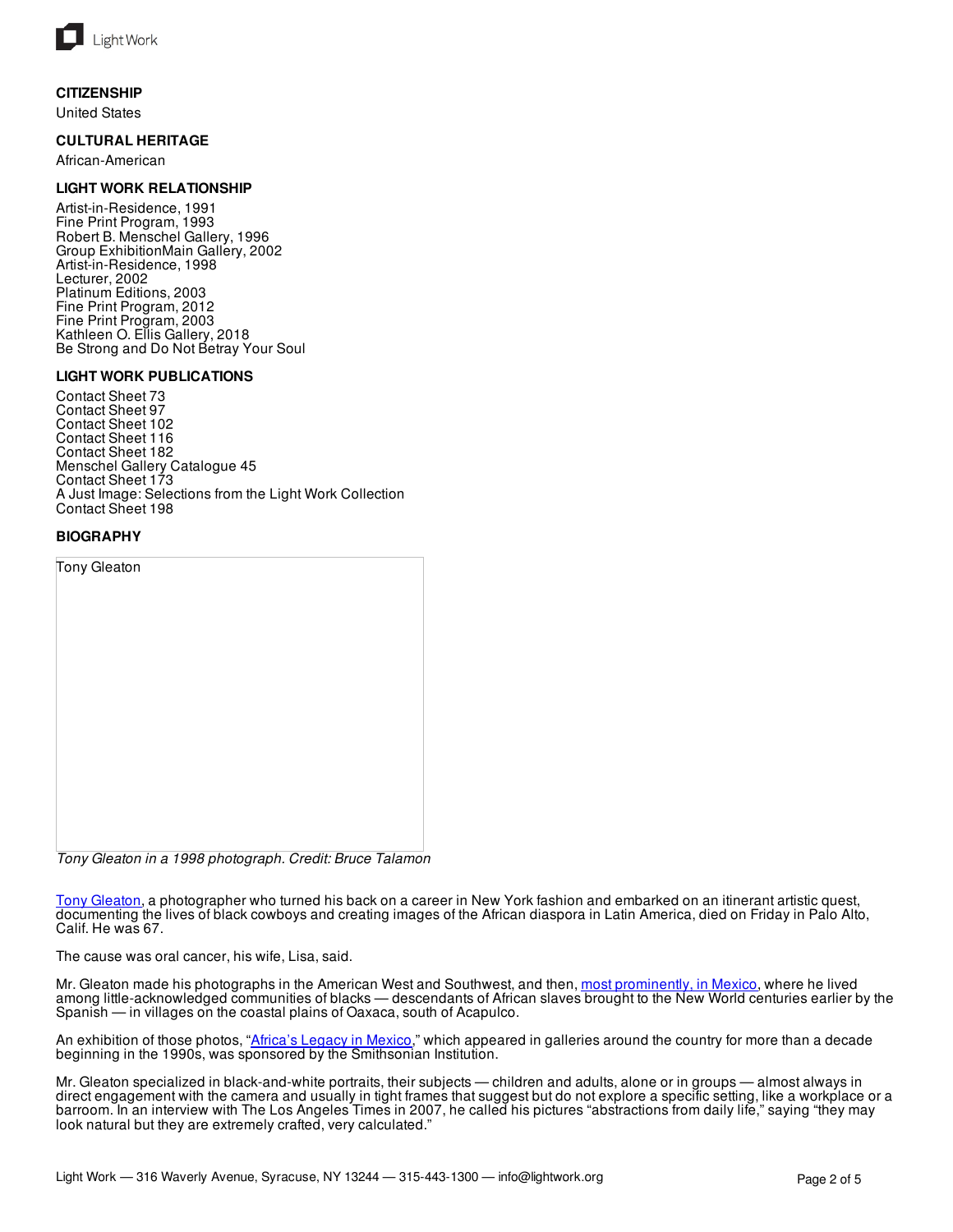

"This is not journalism," he added. "I am making art."

The images he captured — or, better, created — cannot be called intimate so much as defiantly vivid, as if Mr. Gleaton were helping people emerge from obscurity, allowing them to announce their very existence. Indeed, this was his stated purpose.

"These are beautiful photographs of people who are not normally portrayed in a beautiful way," he said.

Leo Antony Gleaton was born in Detroit on Aug. 4, 1948. His father, Leo, was a police officer; his mother, the former Geraldine Woodson, taught school. In the late 1950s the family moved to Los Angeles, where Tony graduated from high school.

He enlisted in the Marines and served in Vietnam; when he returned, in the early 1970s, he enrolled at the University of California, Los Angeles, where his interest in photography was sparked. He also attended the Art Center College of Design in Pasadena and the University of California, Berkeley, though he never earned a bachelor's degree.

He spent three years in New York, working as a photographer's assistant in the fashion industry and taking pictures for Details and other magazines before deciding that there was more meaningful work elsewheHe was in his early 30s, and he began hitchhiking, ending up in Nevada, where he took pictures of Native American ranch hands and black rodeo riders.

Plumbing the culture of nonwhite cowboys, he traveled to Texas, Colorado, Idaho and Kansas; his show "Cowboys: Reconstructing an American Myth" appeared in galleries in Oklahoma, Nevada and California. His years of traveling and photographing in Mexico began with an interest in Mexican rodeo.

"One of the interesting things about Tony was that he could do more with less," Bruce Talamon, the executor of the Tony Gleaton Photographic Trust, said in an email. "By that I mean as we live in a time of celebrity photographers with big budgets, and untold numbers of assistants and stylists, Tony would have a small bag with one medium-format camera, one lens, \$5 in his pocket, and a few rolls of Tri-X film.

"He always shot in available light. He could find beautiful light everywhere he went."

For his trips to Mexico and Latin America, Mr. Talamon said, Mr. Gleaton "would buy a one-way ticket on a Greyhound bus."

"These were self-financed trips. And because he was on a budget, he had figured out that there was always a spare bed at the village church, and that was good for at least five days. He would offer to work for meals and then, based on the priest's introductions, he would start to photograph, staying for a few weeks, and then he would return home with magic."

A big man — he was well over 6 feet tall and weighed more than 300 pounds — Mr. Gleaton was known as a charmer, especially with his subjects and with students of photography. He was divorced three times before he married Lisa Ellerbee, a teacher, in 2005. She is his only immediate survivor. They lived in San Mateo, Calif.

Mr. Gleaton, who was light-skinned with green eyes, said he often had to explain to people that both his parents were black and that he was not biracial, and that the preconceptions people had of him found their way into his work.

He would not describe his subjects as Afro-Mexican, a label applied to them by outsiders; race, he said, is "a social construct, not a bio-empirical fact."

In recent years Mr. Gleaton expanded his work to include other nations in Central and South America.

"What's important about these photographs is that they gave a face to something that nobody had really thought about before," he said in 2007 about his Mexican photographs. "And it's a place to begin the discussion about what we suppose Mexico to be.

"We have a stereotypical view of what Mexico is, and Mexico is many things. You can have freckles and red hair and be Mexican and you can have very black skin and be Mexican."

Bruce Weber, August 18, 2015 NYTimes.com

### **ESSAYS**

No one seems to be in a hurry in Gleaton, Antony's photographs. There are no frenetic gestures or moments of uncomfortable tension. His photographs look like he has made the air stand still under a quiet blanket of brilliant moisture, and that his subjects have paused in the refreshment. This atmosphere of connection is a deliberate and passionate gaze that travels in a circle from subject to photographer. Over the past several years Gleaton has been committed to exploring 'every nuance of African influence in the Americas.' With confidence that matches the ambition of this goal, his aim is to 'make my own culture look beautiful...and in doing that, I become beautiful.' In pursuit of this goal, Gleaton has documented black cowboys in the American West, fisherman in Guatemala and the daily life of residents in remote villages in Mexico. To find graceful and spirited connections in such uncommon places confirmed the importance of his efforts and renewed his urgency to bring the work to a wider audience. In a recent exhibition at the Watts Tower Art Center in Los Angeles, his series titled Black Mexico, The African Legacy, helped highlight common bonds within the Watts community that is rapidly changing from predominately Black to mostly Latino. By celebrating and acknowledging the influence of people who are separated from any dominant group Gleaton, Antony is able to locate common affinities that bind us together in the human condition. Like a mirror that shines back at us with unflinching resolve, Gleaton clearly acknowledges that the integrity of any culture is reflected in the identity of every individual. Gleaton, Antony lives in Los Angeles, CA and participated in Light Work's Artistin-Residence program from August 15 - September 15, 1991. Jeffrey Hoone (c)1992I know you Negro The heart of you is silent in wondering at the landscape Succulent plants like me take in juice from the root But you with your incisors bite the fruit off the branch And leave a scatter of seeds in your tracks Lois Elaine Griffith excerpt from the poem Para Tono Tony Gleaton is a wanderer.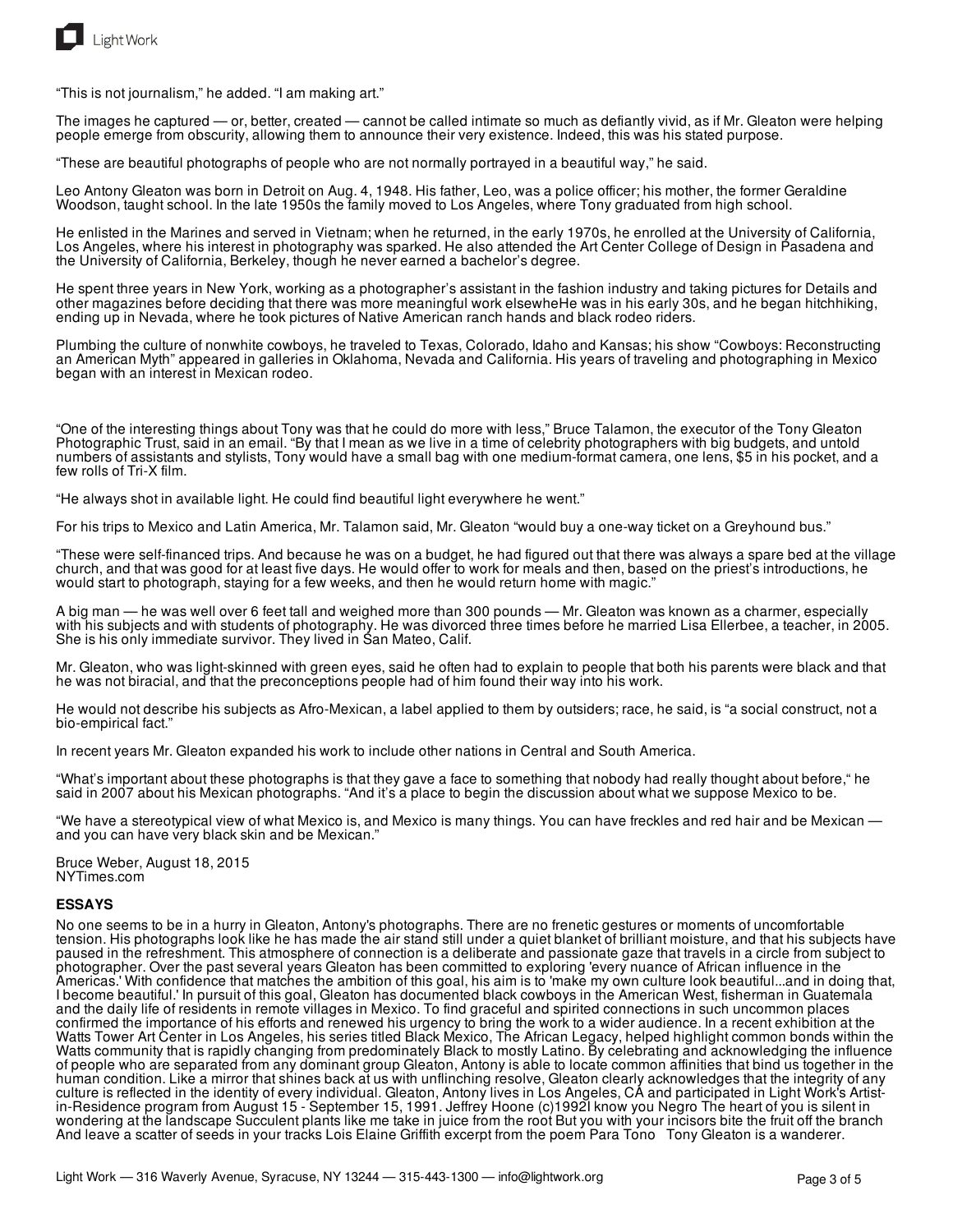

Light Work

Although he has been based in Los Angeles for a number of years, he has spent most of that time traveling, leaving him little time to grow deeper roots in California. Making photographs has been the reason for his wanderings, and like slowly peeling back the skin of an onion, one project has always revealed the beginning of another. In the early 1980s Gleaton completed a project in the American West titled Cowboys: Reconstructing an American Myth. When he began this project he started with the notion that most cowboys were European. But the ranches that he went to in northeastern Nevada were adjacent to Indian reservations, and a number of cowboys were Indian. There were no black cowboys then, but in the past there had been one or two all-black crews. The most famous cowboy of local lore, "Nigger Henry," had lived and worked in the area before the turn of the century. That is why the series is titled En Recuerdo de Henry (In Remembrance of Henry) and it forms the exhibit Cowboys: Reconstructing an American Myth. During the project Gleaton began to travel with Mexican American rodeo cowboys (charros) and eventually ended up living with indigenous grouts in the Sierra Madre Occidental region in Mexico. It was from there, after finding out that in the early 1700s there had been 5,000 black African slaves working in the mines of that area, that Gleaton first began his journey exploring the diaspora in Mexico, Central and South America. In 1992 Gleaton came to Light Work to print images from Mexico and returned to Light Work last year to continue work on a book that we are planning to publish later this year titled Tengo Casi 500 Años: Africa's Legacy in Mexico, Central and South America. The expansion of this project from Mexico to South America hasn't been a simple process of moving south like a map maker charting the physical terrain where Africans and their descendents have walked throughout the Americas, but a process of discovery and awareness that became both personal and far reaching. When he began the project Gleaton had a clear understanding that his goal was to "give a narrative voice by visual means to people deemed invisible by the greater part of society and in doing so deliberately crafting an alternative iconography of what beauty and family and love and goodness might stand for, one that is inclusive not exclusive." Gleaton's considerable skills as a photographer and his ability to make easy connections with a wide range of people have combined to produce portraits that are tender and intimate, impeccably crafted, and fully realized gems of description and passion. While Gleaton rarely questioned his satisfaction with how the portraits looked– he moved farther and farther ahead into the project he began to question his motivations and the overall meaning of the work. The questions that would continue to be on his mind include, Who am I making these pictures for? Am I getting closer to any larger truths about race and racism in the Americas, or am I just using the people I photograph to help define my own identity as an African American and my skills as a photographer? By showing only a limited view of peoples lives, are these portraits just propaganda with good intentions? Am I smart enough to embrace the dialogue of racial politics that these pictures begin? Perhaps these questions good intentions? Am I smart enough to embrace the dialogue of racial politics that these pictures begin? Perhaps these questions weigh heavily on Gleaton because of the tension between making pictures that are extraordinar view of what they could mean and how they might function beyond that simple pleasure. At the beginning of the project Gleaton was content with making portraits that celebrated individuals he recognized as kindred spirits who were bound together by a common African heritage. As he brings this project to a close he realizes that any common heritage is much more complex than he originally envisioned. Even in the small sampling of images from the project reproduced here, we cannot help being seduced by the beauty and grace of Gleaton's portraits. Seduction is usually the first step towards pursuit, and in these pictures Gleaton has offered us the opportunity to pursue the questions they pose with the encouragement that any artist would envy. Jeffrey Hoone Tony Gleaton lives in Los Angeles and participated in Light Work's Artist-in-Residence program in October 1999. Of the more than ten million Africans brought to the Americas as slaves, only six percent were taken to the territory now known as the United States, with the rest being taken to the Caribbean, Mexico, Central and South America. These estimates might come as a surprise to many and beg the question that given these numbers, why are blacks in the U.S. at the center of racial consciousness in the Americas to the extent of appropriating the term "African American" only for residents of the U.S.? One answer is that the United States is the most powerful and developed nation in the Americas, and the consciousness of blacks in the U.S. has created a well-defined movement and led to changes in laws and legislation. That racism continues to be a cultural and social struggle in the U.S. with ongoing progress and failure helps to overshadow race relations in the rest of the Americas. Another answer is that after five-hundred years of nation building, culture, language, and national borders have prevented any unified black consciousness from developing in Mexico, Central and South America, and in some instances the legacy of Africa is all but invisible from the cultural dialogue. In many countries in Latin America the cultural dialogue revolves around class, but most often the reality is that the darker one's skin, the lower one's social status. With these issues, ideologies, and contradictions as a backdrop Tony Gleaton's portraits serve to illuminate political issues of black consciousness in the Americas and at the same time express motivations that are highly personal and closely held. Gleaton's ancestry is African and European, and with fair skin and hazel green eyes he could fit a variety of ethnic descriptions. Born in Detroit and growing up in Los Angeles in the 1950s as an African American who didn't always fit in, he easily gravitated to investigating how black people can become forgotten when they don't fit into neat historical categories. In one of his earliest bodies of work titled Cowboys: Reconstructing an American Myth, Gleaton made photographs and portraits of Mexican, African-American, Native-American, and European-American cowboys. This body of work challenges a widely held vision of the United States' pioneering roots with portraits that are as carefully crafted as they are culturally revealing. In the process of working on this series Gleaton was introduced to Mexican rodeo and began traveling to and from Mexico with a group of charros (Mexican rodeo performers) from Los Angeles. Sharing an apartment with a stunt man from Churubusco Studios in Mexico City from 1982 to 1988 began a seven-year period of extensive travels in Mexico. Two years later Gleaton established a household with the Yarahumara Indians of Northern Mexico where he began making portraits of the present day descendants of African slaves brought to what was then New Spain in the 1500s, 1600s, and 1700s. In these portraits which resulted in the exhibition Africa's Legacy in Mexico, which was extensively exhibited by the Smithsonian Institution Traveling Exhibition Service in the U.S. and in Mexico and Cuba by the Mexican National Council for Culture and the Arts, Gleaton had developed a style that would allow him to explore issues of cultural identity and present his own personal descriptions of beauty, family, and goodness. Gleaton continued to expand this project into Central and South America until he had logged over 50,000 miles on the ground to produce the work for this catalogue and exhibition. While Gleaton has expanded the territory of his work geographically from the American West to the fringes of the Amazon Basin, he has also crossed borders that have separated documentary and directorial approaches to photography. Regardless of the craft and care that Gleaton brings to his portraits, the basic documentary information in his work can be linked easily to some of the work Adrian Piper has produced in a directorial mode that explores the tension experienced by people who are not easily defined by rigid categories of race, gender, and class. In many of his portraits Gleaton strives to present his subjects as the epitome of beauty and grace. The best of these pictures achieve that goal in the same way that some of Lorna Simpson's work insists that universal expressions of sensuality and beauty be represented though images of people of color. Since the invention of photography the portrait has been the medium's most ubiquitous form. Our interest in how we look and how we look at others has survived from the daguerreotype to the digital image. Gleaton's work fits squarely into that tradition. Using a medium format camera his portraits combine the clarity found in the work of Walker Evans, the long subtle range of tone that Roy DeCarava mastered in his photographs, and the unflinching eye contact and connecting spirit that informs the work of Fazal Sheikh. In the work in this catalogue and exhibition Gleaton is not just providing us with photographic evidence of Africa's legacy, he is making that evidence a partner to his own personal desire of "crafting an alternative iconography of what beauty, and family, and love, and goodness might stand for one that is inclusive not exclusive." Gleaton presents his work in the style of pre-postmodern art photography. His prints are expertly